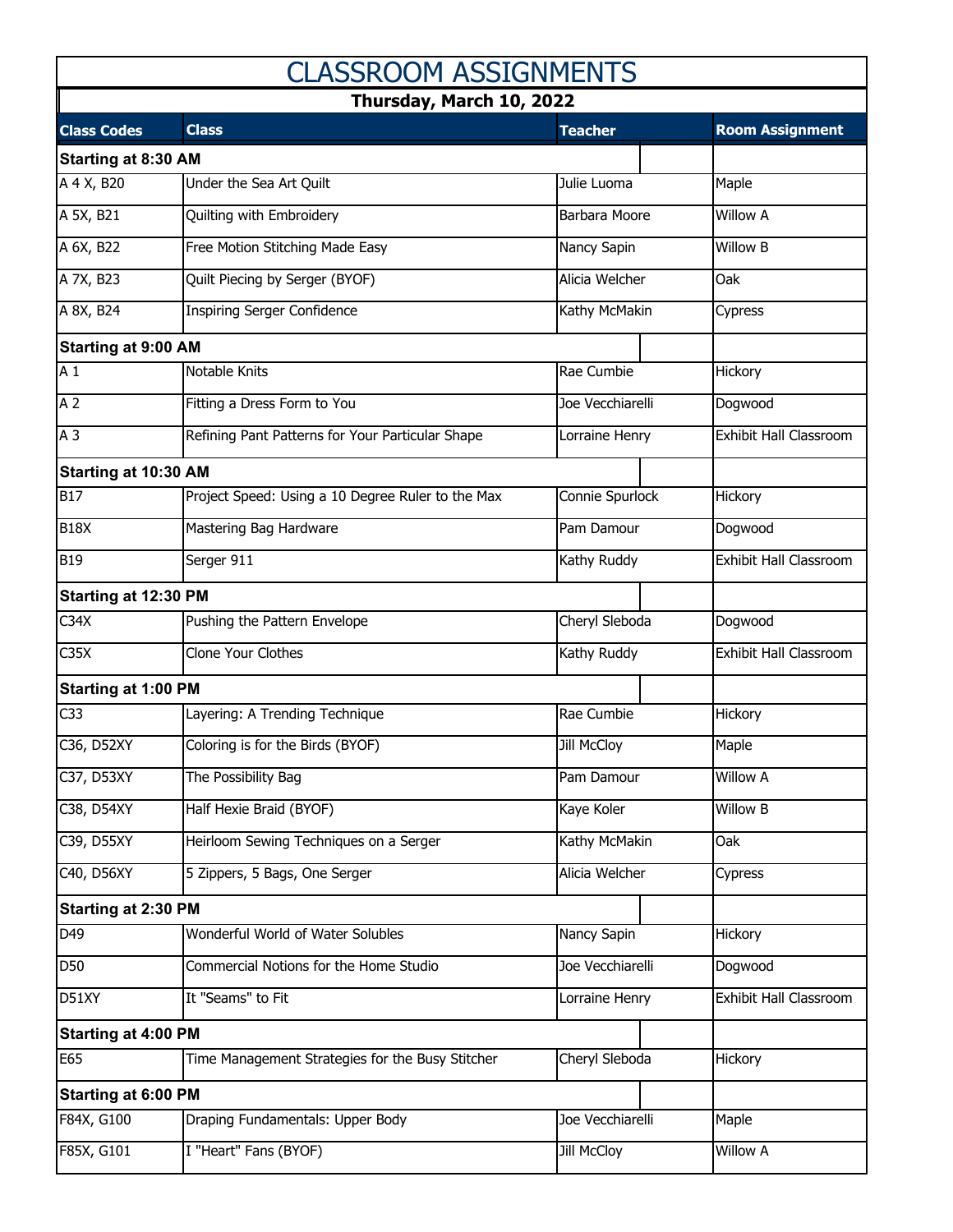## CLASSROOM ASSIGNMENTS

## **Friday, March 11, 2022**

| <b>Class Codes</b>         | <b>Class</b>                                                                                   | <b>Teacher</b>   | <b>Room Assignment</b>        |
|----------------------------|------------------------------------------------------------------------------------------------|------------------|-------------------------------|
| <b>Starting at 8:30 AM</b> |                                                                                                |                  |                               |
| H113X                      | DIY A Contemporary Pants Wardrobe                                                              | Rae Cumbie       | Hickory                       |
| H116X, J132                | Stabilizing for Embroidery, Quilting and Beyond: Building a Nancy Sapin<br>Stabilizer Notebook |                  | Maple                         |
| H117X                      | In the Hoop: Cord Minders                                                                      | Alicia Welcher   | <b>Willow A</b>               |
| H118X, J134                | 10 Degree Ruler Workshop                                                                       | Connie Spurlock  | <b>Willow B</b>               |
| H119X, J135                | Super Simple Serger Bags                                                                       | Pam Damour       | Oak                           |
| H120X, J136                | The Quick Serger Tote with Pockets                                                             | Kathy McMakin    | Cypress                       |
| <b>Starting at 9:00 AM</b> |                                                                                                |                  |                               |
| H114                       | Achieving Success in Pattern Alteration                                                        | Lorraine Henry   | Dogwood                       |
| H115                       | Clone Your Clothes Construction Techniques                                                     | Kathy Ruddy      | <b>Exhibit Hall Classroom</b> |
| Starting at 10:30 AM       |                                                                                                |                  |                               |
| J129                       | Notions You Can't Sew Without                                                                  | Connie Palmer    | Hickory                       |
| J130                       | The Sleeve                                                                                     | Joe Vecchiarelli | Dogwood                       |
| J131X                      | Corset Course Correction: Making Corset Alterations                                            | Cheryl Sleboda   | <b>Exhibit Hall Classroom</b> |
| J133X                      | In the Hoop: Sewing Accessories                                                                | Alicia Welcher   | <b>Willow A</b>               |
| Starting at 12:30 PM       |                                                                                                |                  |                               |
| K145X                      | Franken Pattern                                                                                | Cheryl Sleboda   | Hickory                       |
| K148X, L164                | Wool Felt Hand Applique and Embroidery (BYOF)                                                  | Jill McCloy      | Maple                         |
| <b>Starting at 1:00 PM</b> |                                                                                                |                  |                               |
| K146                       | <b>Advanced Pattern Alteration</b>                                                             | Lorraine Henry   | Dogwood                       |
| K147, L163, M179           | Pants for YOU: Personal Fit and Styling                                                        | Kathy Ruddy      | Exhibit Hall Classroom        |
| K149, L165, M181           | Sunflower Wallet                                                                               | Pam Damour       | <b>Willow A</b>               |
| K150, L166XY               | Quilting on the Grid Zipper Bag                                                                | Connie Palmer    | <b>Willow B</b>               |
| K151, L167XY               | Knit Tee-Top: Serging for Rookies                                                              | Kathy McMakin    | Oak                           |
| K152, L168XY               | Intermediate Serger Technique Notebook                                                         | Alicia Welcher   | Cypress                       |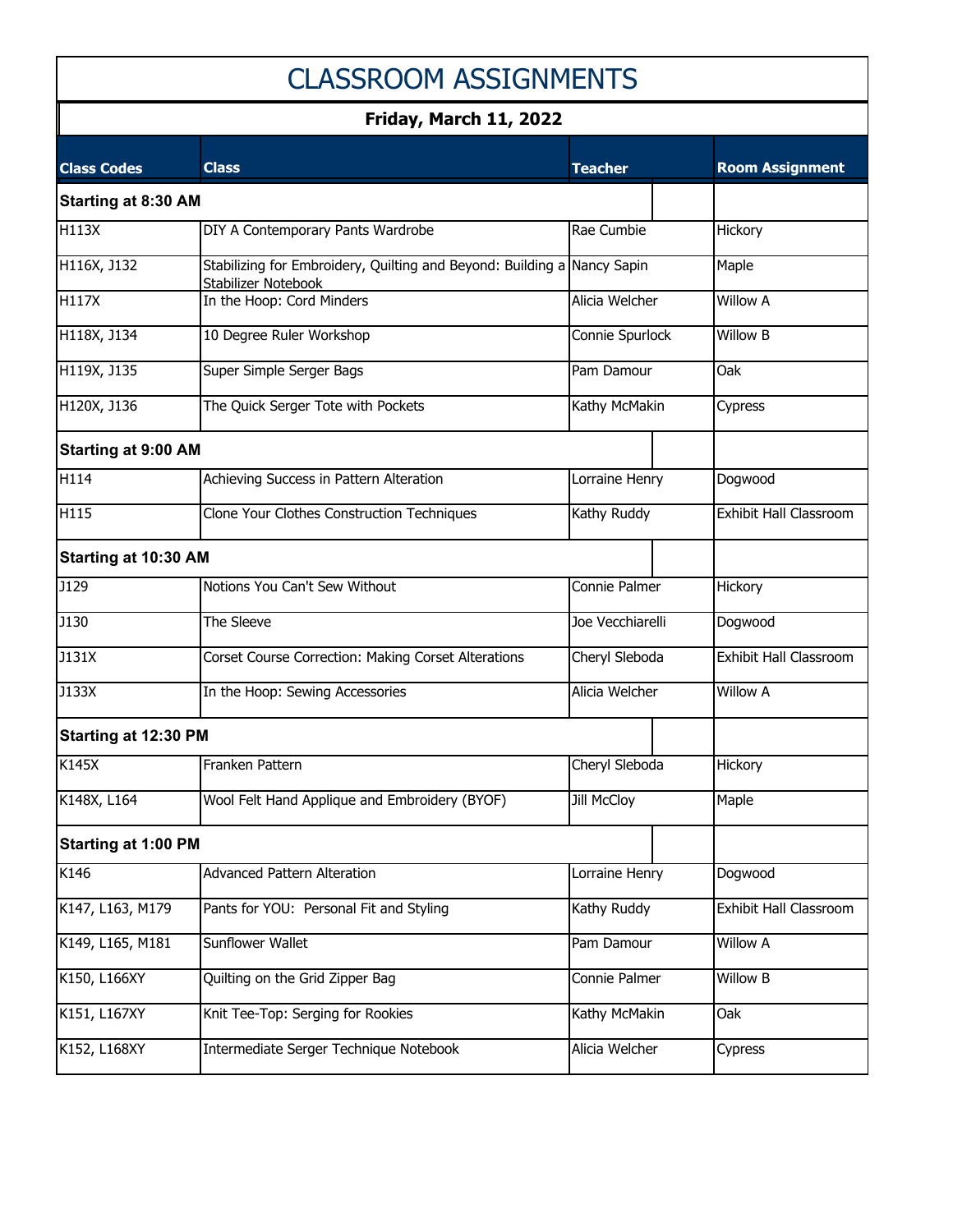| <b>Starting at 2:30 PM</b> |                                                   |                    |  |                 |
|----------------------------|---------------------------------------------------|--------------------|--|-----------------|
| L <sub>161</sub>           | <b>Creative Hemlines for Distinctive Garments</b> | Rae Cumbie         |  | Hickory         |
| L <sub>162</sub>           | Balancing the Armhole                             | Joe Vecchiarelli   |  | Dogwood         |
| <b>Starting at 4:00 PM</b> |                                                   |                    |  |                 |
| M177                       | Secrets to Success with Unusual Fabrics           | Cheryl Sleboda     |  | Hickory         |
| M178                       | <b>Quick Gifts and Shortcuts</b>                  | Connie Spurlock    |  | Dogwood         |
| M180                       | Tee Shirt Quilts the Easy Way                     | Kaye Koler         |  | Maple           |
| <b>Starting at 6:00 PM</b> |                                                   |                    |  |                 |
| N196X, P212                | Draping Fundamentals: Lower Body                  | Joe Vecchiarelli   |  | Maple           |
| N198X, P214                | Handy Hobby Handbag                               | Nancy Sapin        |  | <b>Willow B</b> |
| N199X, P215                | Simple Serging: Ruana or Jacket (BYOF)            | <b>Jill McCloy</b> |  | Oak             |